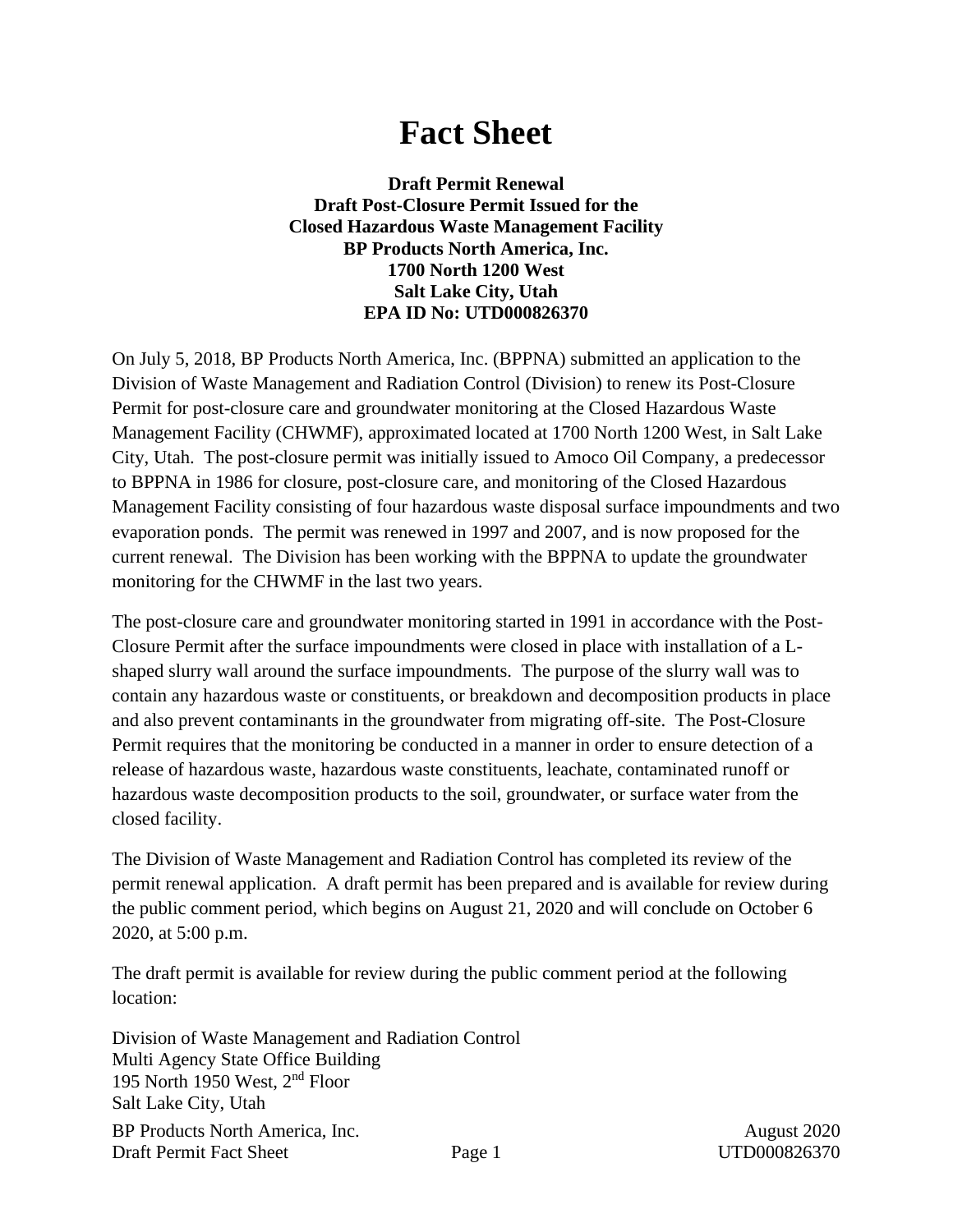For the public's convenience, an unofficial copy of the Draft Permit is available on the Internet at "https://deq.utah.gov/waste-management-and-radiation-control/waste-management-radiationcontrol-public-notices"

Written comments will be accepted if received by 5:00 p.m. on October 6, 2020 and should be submitted to the address above.

Ty Howard, Director Division of Waste Management and Radiation Control Department of Environmental Quality P.O. Box 144880 Salt Lake City, Utah 84114-4880

Comments can also be sent by electronic mail to: <u>dwmrcpublic@utah.gov</u>. Comments sent in electronic format should be identified by putting the following in the subject line: Public Comment on BP Draft Post-Closure Permit Renewal. All documents included in comments should be submitted as ASCII (text) files or in pdf format.

Following the public comment period on the BPPNA Post-Closure Permit, all public comments will be evaluated and where appropriate will be included in the final decision on whether to reissue the permit. A final permit determination will then be made and the corresponding action taken.

Under Utah Code Section 19-1-301.5 a person who wishes to challenge a Permit Order may only raise an issue or argument during an adjudicatory proceeding that was raised during the public comment period and was supported with sufficient information or documentation to enable the director to fully consider the substance and significance of the issue.

\_\_\_\_\_\_\_\_\_\_\_\_\_\_\_\_\_\_\_\_\_\_\_\_\_\_\_\_\_\_\_\_

BP Products North America, Inc.  $\frac{1}{2}$  and  $\frac{1}{2}$  and  $\frac{1}{2}$  and  $\frac{1}{2}$  and  $\frac{1}{2}$  and  $\frac{1}{2}$  and  $\frac{1}{2}$  and  $\frac{1}{2}$  and  $\frac{1}{2}$  and  $\frac{1}{2}$  and  $\frac{1}{2}$  and  $\frac{1}{2}$  and  $\frac{1}{2}$  and  $\frac{1}{2}$ Draft Permit Fact Sheet Page 2 UTD000826370 The draft Post-Closure Permit consists of five modules and one attachment. A summary of each is provided below with the significant changes from the review noted. In June 2016, Title R315 of the Utah Administrative Code waste substantially changed. Most of the changes involved modification of the numbering of the Code. This resulted in a document where the numbering

A post-closure permit was initially issued to Amoco Oil Company, a predecessor to BP Products North America, Inc. (BPPNA) in 1986 for closure, post-closure care, and monitoring of the Closed Hazardous Management Facility consisting of four hazardous waste disposal surface impoundments and two evaporation ponds. The site is located approximately 1700 North and 1200 West in Salt Lake City, Utah. The post-closure care and groundwater monitoring started in 1991 after the surface impoundments were closed in place with installation of a L-shaped slurry wall around the surface impoundments and the evaporation ponds. The purpose of the slurry wall was to contain any hazardous waste or constituents, or breakdown and decomposition products in place and also to prevent contaminants in the groundwater from migrating off-site.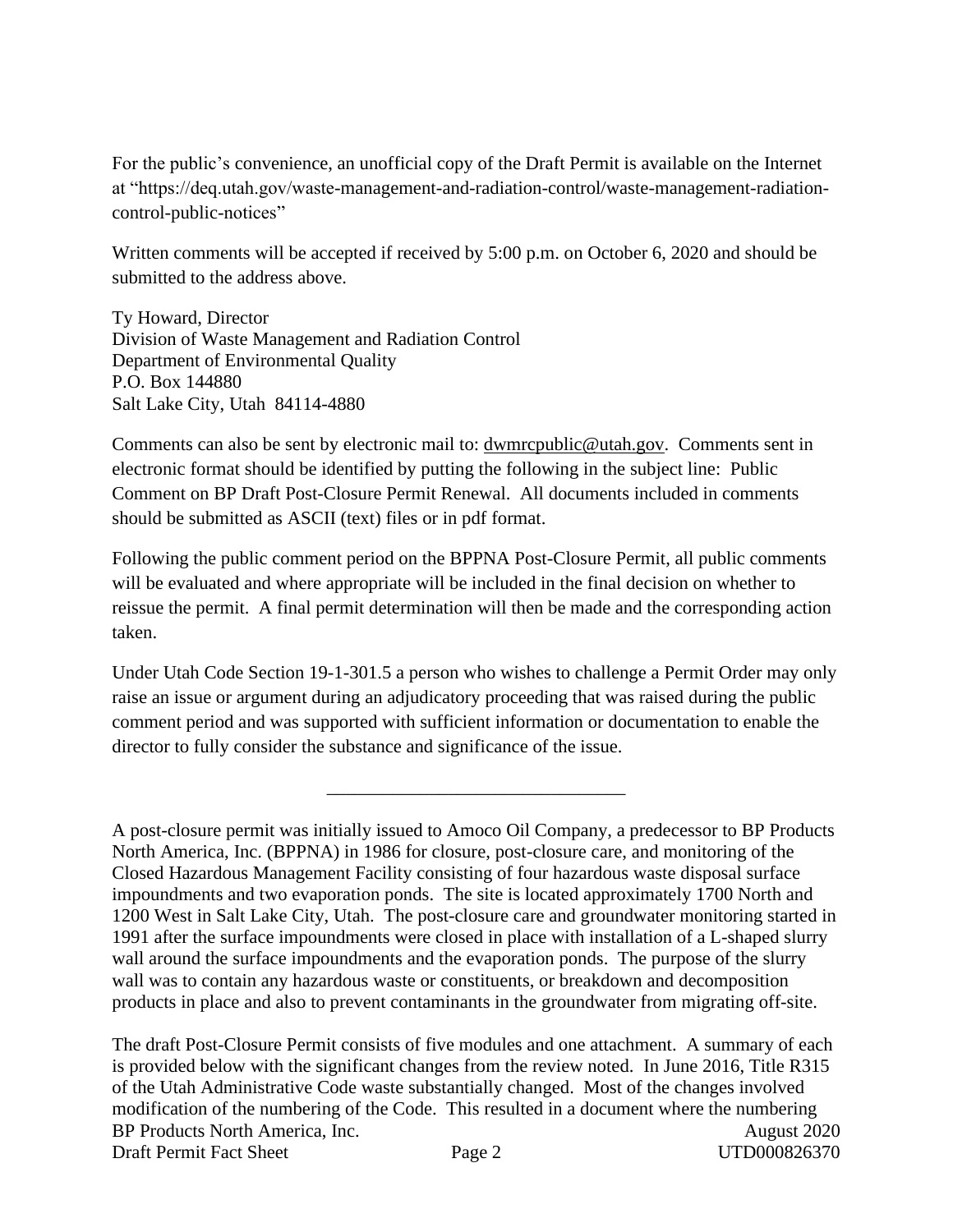system reflected, to a large extent, the numbering system used in the Code of Federal Regulations (CFR). As a result, a citation that began as 40 CFR 264.32(a) became R315-264- 32(a). There are exceptions to the changes, but they are few. Also, references in the Permit to the Utah Solid and Hazardous Waste Control Board were updated to the Division of Waste Management and Radiation Control, to reflect an agency name change.

# **Module I, Standard Conditions**

I.I Continuation of Expiring Permit was specified in accordance with  $R315-264-117(a)(2)(ii)$  of Utah Admin. Code.

I.L Proper Operation and Maintenance were modified to reflect the requirements of the CHWMF in accordance with the permit.

I.O.1 The CHWMF records were updated in this condition and throughout the permit.

IO.3. The sample analysis was updated.

#### **Module II, General Facility Standards**

II.B.3. The post-closure care period was clarified in the draft permit. BPPNA will continue for another ten years for the duration of this permit, and will be extended by the Director for the hazardous waste management unit, unlined surface impoundments, with waste remained in place in accordance with R315-264-117(a)(2)(ii) of Utah Administrative Code.

II.D. A notice to Director's project staff for the facility inspection was added.

II.H Financial assurance was updated.

# **Module III, Post-Closure Care and Use of Property**

No substantial changes were made in Module III.

#### **Module IV, Groundwater Detection Monitoring**

IV.B.1. Monitoring Well Locations – Five new groundwater monitoring wells (GW-1 through 5) are being installed in August 2020 as the future detection compliance monitoring wells. Table 1, Figures 2 and 3, and all other affected changes including Appendix C of Attachment I will be updated after the five new wells are installed and surveyed. Please note that monitoring wells GW-1 through 5 will be located next to the TN wells 1 through 5 and WQ wells 1 through 5, respectively.

IV.B.3. The groundwater monitoring network and analysis were modified, five new monitoring wells will be installed. The post-closure care period was extended after 30 years in Module IV.